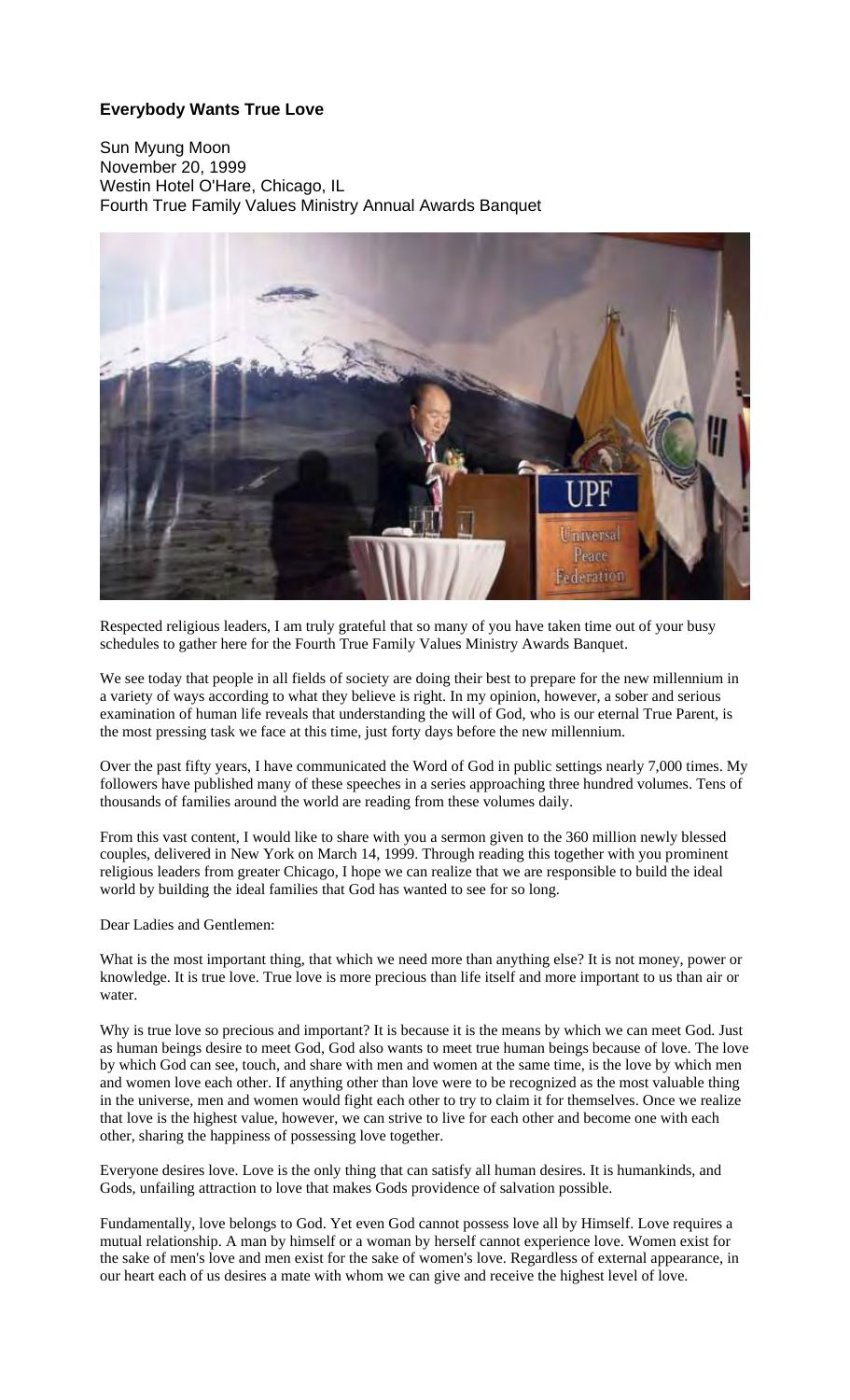When we examine the universe, we see that all beings exist in pairs relating to one another as subject and object. In the mineral world, we observe the relationship of plus and minus. In the plant world, the animal world and the world of human beings, we see the relationship between masculine and feminine. This is because God created the universe in order to fulfill the expression of love. All beings desire the experience of true love through a mutual relationship. Love is the one power in the universe that absolutely no one can possess by himself. Once we have a partner, however, love gives us the power to share the entire universe. Likewise, a husband and wife need children in order to experience the profound joy of parental love.

Thus, we can say that God created human beings and the universe as His reciprocal partners in order to bring about true love. All types of love including love of children, love of siblings, love of husband and wife, and love of parents come about through the unity of subject and object partners. When two partners become one in true love, it is impossible to separate them. If for any reason separation occurs, true love is destroyed. Therefore, in true love there is no concept of divorce.

When a man feels love, the feeling is not generated on its own. The feeling awakens in his heart because of a particular woman. Likewise, the fire of love is kindled in the heart of a woman not by herself alone but by the man she loves. In other words, our love belongs to our partner. Thus, we should honor our partners love as being even more precious than our love. Each person should be grateful to his or her spouse, and should live his life for the sake of the other. This basic reasoning will make it possible for the 360 million blessed couples to live together eternally. When husbands and wives live for each other, respect each other, and become completely one through true love, it will be possible for the fallen lineage of Satan to be rooted out completely.

True love comes through both horizontal and vertical reciprocal relationships. A horizontal relationship of true love is gradually elevated in a vertical direction until it eventually reaches the pinnacle. This pinnacle is the position of the "King and Queen of True Love." In this position, everything is synthesized, everything is embraced, everything is crystallized into love, and everything blooms. This is why all beings in the universe want to be transformed in love and live in the midst of love. We are born for the sake of love, live for the sake of love, and finally die for the sake of love.

Not only people but all beings desire true love. This is why human beings, as the highest beings in creation, should embrace and love the masterpieces of God's creation, and teach creation how to love. All creation is longing to receive and experience Gods love through men and women who have become one with God at the pinnacle of true love. It is a shame that we have not yet realized this degree of love.

All beings exist at a certain level in mutual attraction with another. At the same time, all beings want to be absorbed into higher levels of love. Thus, minerals want to be absorbed into plants, plants want to be absorbed into animals, and finally all of creation wants to be absorbed into human beings. Through this process they ultimately reach the position where they can experience the essence of true love, which is the love that is nearest to God the origin of love. God created everything with an intrinsic nature to provide value to a higher level. For example, creatures such as eels and worms which fish like to eat also provide ingredients for natural medicines for humans. Creatures on a higher level are meant to consume beings on a lower level. Without this process, the universe could not exist.

Darwin's theory regarding the survival of the fittest needs to be reexamined in the context of this logic of love. Even ants and microorganisms want true love so much that they will die to become part of an entity of greater love. Because of this principle, human beings, created as the highest partners of God's love, can consume all creatures. We can enjoy everything we desire, on one condition: that we do so with a heart that represents the love of God, the Creator.

God's ideal was for one couple, Adam and Eve, centering on true love, to become the seed from which all the world's families, clans, nations and, finally, the multitudinous citizenry of the Kingdom of Heaven would be descended. Citizens of the Kingdom of Heaven can be created only in accordance with God's tradition of true love.

The view I'm sharing is very different from the theories of Charles Darwin. Yet it is through this perspective, and not Darwin's theories, that we will achieve a world of peace. This is because my words witness to the fundamental principles of creation.

Darwin proposed in his theory of evolution that species evolve through a process of natural selection based on random mutations. Such a theory implies that there is no fundamental meaning, order or goal in the development of the natural world. Today scientists and others debate the theory of evolution vs. the creation theory. The word "creation" acknowledges the existence of God the Creator and that there is purpose embodied in God's act of creation. Each subject and object partner unites to achieve a higher purpose.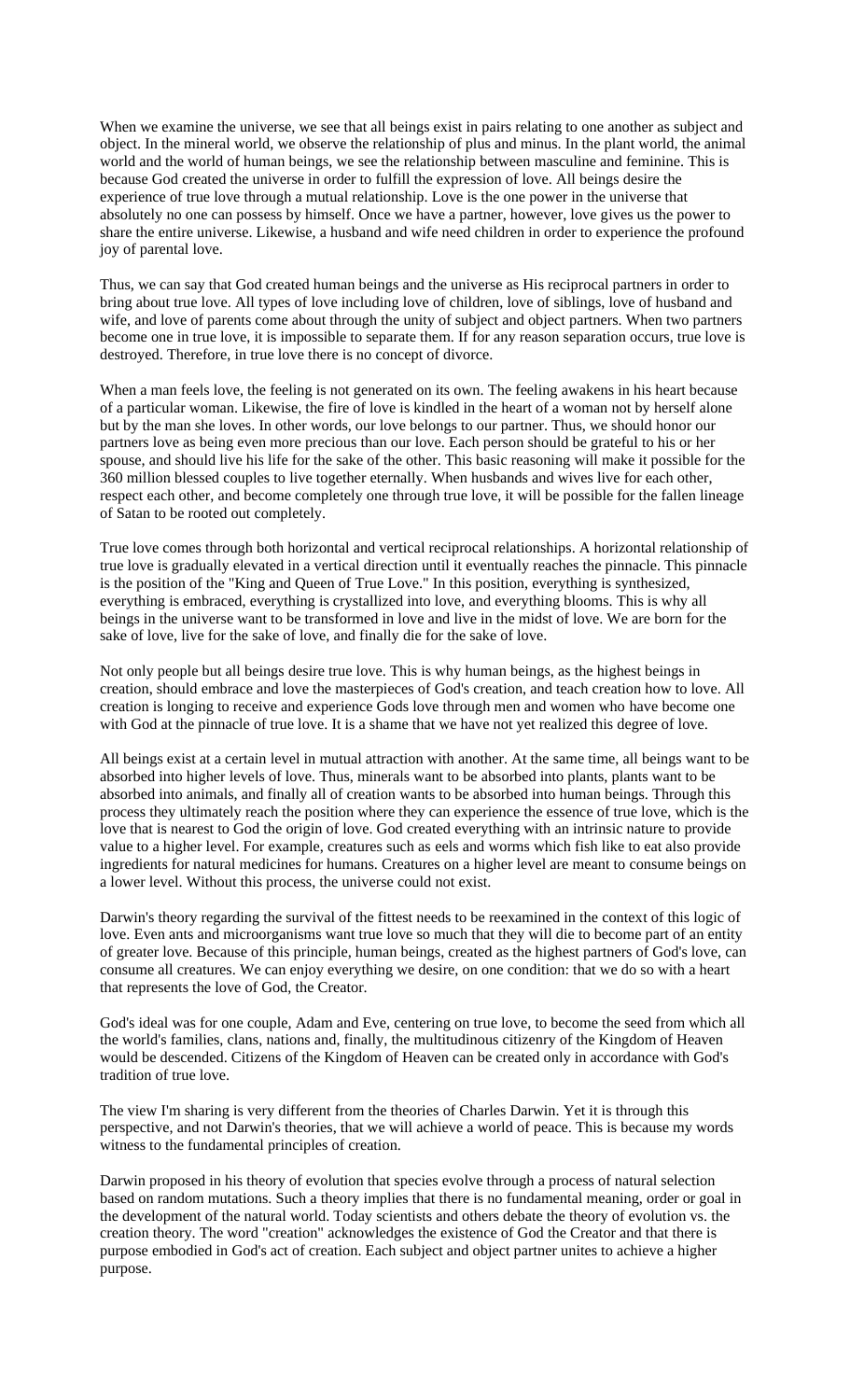Together with Darwinism, communist theory, based on materialism, also lacks the element of purpose. God's creation embodies the purpose of true love, whereas Communism posits only struggle and destruction. Thus, it is destined eventually to disappear.

In all creation, the most precious entities are human beings men and women. Furthermore, the most precious part of the human body is not the nose, the eyes, the hands, or even the brain. It is the sexual organs, the main organs of love. Everything in the universe can be recreated through the sexual parts.

Most living things whether plants or animals multiply through sex. The most precious and outstanding family begins with a husband and wife who are one with each other. Our love organs are the main sanctuary of life, occupying a position of incredible value where blood lineage and history are connected.

God's fundamental principle is to create through male and female. For a man and woman to share absolute love, however, they should have only one partner. We must not have two or more partners, but only one, eternally. There is absolutely only one man for each woman and one woman for each man. That is why God did not create two Adams or two Eves. Tragically, in the world today we see children who have had as many as ten stepfathers. How false and degraded love has become!

When men and women uphold and preserve chastity, they are protecting the universe. The discipline of love between men and women is the foundation of the universe. We must not abuse our love as if we were animals. Our love can only have one owner. The word "true" in "true love" does not allow for the possibility of more than one partner. There can be only one. This is an absolute law.

Not just anyone can say they have "true love." Only God can really love with true love, and only God absolutely owns true love. God's true life, God's true lineage, and God's true conscience emerge from true love. In this way, the most fundamental essence of God is true love.

Therefore, to connect with true love, we must first relate with God. A child might say, "My mother and father don't fight and we live well," but that doesn't necessarily mean that this is a family of true love. A young man and woman may say, "We are so much in love that we could die," but that doesn't mean this love is true love. If God is not present, then it is not true love. True love always centers on God. To become Gods son or daughter, we first need to connect with Gods love, life and lineage.

Power, knowledge, money, and military might cannot ensure that a person will be welcome in the world of true love. Everyone wants true love, but such love is only possible when we live for others. We need to sacrifice for and serve our partner. Everyone avoids a person who relates to others with the mindset that says, "You should live for me." This kind of selfish individualism is Satan's strategy, purpose, and tool. The result can only be hell. We must live for the whole. If a person lives for others, sacrificing himself or herself and serving the whole, then everyone and everything will come to love him.

We are created as Gods children. As we grow in love, relating to brothers and sisters, becoming husbands and wives, giving birth and raising children, God is present each step of the way, harvesting true love. God observes and guides us as we develop, and He becomes the owner of love at each stage. In this sense, it can be said that human beings, through whom God comes to own all love, are more precious to God than He is to Himself. In the same way, we attach a thousand times more value to the person we love than to ourselves.

God invests Himself for those He loves and then forgets this investment. Then he invests again. He invests Himself one hundred percent and then forgets one hundred percent. That is why He can continue to invest.

In the same way, a wife who wants her husband to be a success invests herself in her husband and then forgets this investment. By investing herself and forgetting, she enables him to achieve his full potential in life. When we as partners continue to invest in each other and forget, the level of our love is elevated, and we will ultimately find ourselves connected to God. This is how we can fulfill our parent-child relationship with God and have eternal life.

Everyone wants to go to heaven, but those whose attitude is "Everyone should live for me," will not get there. True love begins with embracing and living for the sake of all Gods masterpieces of creation. The way we can reach heaven is to live for all humankind and ultimately for God.

During our lives, each of us should have at least three experiences in which we dedicate our lives to someone or to some higher purpose. This is how we can indemnify the selfish acts involved in the fall of Adam's family, the crucifixion of Jesus, and in the persecution directed against the family of the Lord of the Second Advent.

And then even after we figuratively pass through death and resurrection three times, we should not ask for Gods praise but instead pledge our lives to Him even more. This is how we can meet God. When such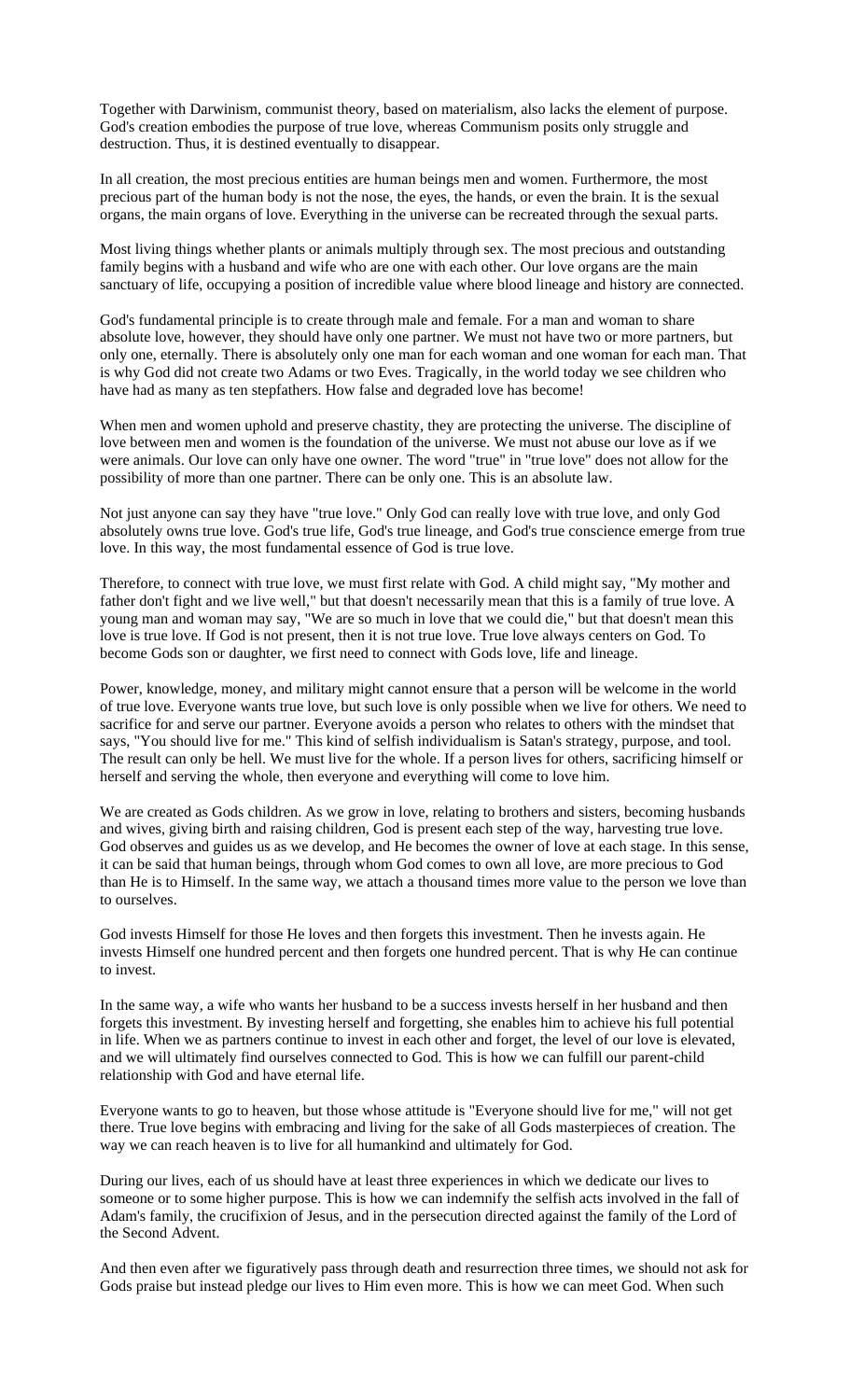people populate the world, this will be the Kingdom of Heaven on Earth. This is the path that I am teaching, and this is the kind of world that I am building.

Children are the fruit of the love of the mother and father. We need to understand that children embody their parents' love, life, and lineage. Little children often say "This is mine," but parents are the origin of everything that children refer to as their own. Parents are the root and the trunk. Without parents, we would all be orphans. We cannot live if we break the ladder of love that connects us to our parents.

We are the sons and daughters of God, the parent who is the origin of true love. Parents are the highest masters of love for children. The parent-child relationship is vertical, and the husband-wife relationship is horizontal. The lines of these two relationships should cross at right angles. The relationship among siblings forms a third dimension, a front-to-back axis. When all are equidistant from the center, and are freely circulating in love, their relationships form a sphere. That is why all beings existing in love, and the universe as a whole, are spherical. The entire universe achieves balance centering on these relationships. All love is united and achieves a peaceful dynamic harmony in the central point of this sphere of love relationships. This center, where all these relationships intersect, is where God resides. If we picture this three-dimensionally, we see that God is the ultimate origin of love, life, lineage, and conscience.

In the God-centered family, vertical and horizontal loves are united as one. Such a family will multiply to become a clan, society, nation, world, and cosmos of love. The fundamental center though, is always the one God.

If Adam and Eve had not fallen, they would have realized the ideal of the God-centered family and become the True Parents of humankind. As True Parents, Adam and Eve would have provided a model of true husband-wife love and true parental love. God's providence of salvation has been a providence of restoration. Throughout human history, God has been working to restore True Parents who can establish, as a model for all humanity, the ideal of true love, true life, and true lineage.

After Adam and Eve had children, who would have overseen the marriage of these children? Adam and Eve, as their parents, would have done this. We need to look seriously at the deficiency of parental involvement in their children's marriages in today's society.

The Unification Church, which has True Parents, is standing in the position of parents to give the marriage blessing to all the peoples of the world. These marriages transcend not only racial, religious, and ethnic differences. By knowing True Parents and being engrafted to them, even saints and evil persons are being blessed in marriage with each other. The True Parents reject evil love, evil life and evil lineage, but they do not cast out Cain, who murdered Abel. Everyone, including Cain, receives the same blessing.

In the ocean, there is a point during the changing of the tides when the forces of outgoing and incoming tide are at equilibrium. There is a similar turning point in the Providence of Salvation in the balance between the forces of good and evil. By blessing good and evil people at the time of this turning point, Satan can be expelled completely.

The human fall occurred when there was an error in the Garden of Eden that involved marriage. Now, the True Parents have corrected that error and are blessing marriages with the original foundation restored. By clearing up the problems created by Adam and Eve as fallen parents, the True Parents are eradicating hell and giving the blessing to tens of billions of ancestors in the spirit world. In other words, by centering on true love and restoring the original true love, true life and true lineage, we restore the true parent-child relationship.

In this way, we come to perfect the master of love, the model of true love in the eight stages of Gods ideal of creation. That is, we establish the eternal unchanging true love tradition by going through life in the womb, infancy, life as brother and sister, as an adolescent, which is the engagement period, as newlyweds enjoying conjugal love, as parents, as true parents and finally as true king and true queen. Upon this foundation, we can perfect the true love model, the parent-child relationship.

In God, love, life and lineage are absolute, unique, unchanging and eternal. Humankind is to inherit this as the model of true love. This model will not change through tens of thousands of generations. Centering on true love, we can reach oneness between parent and child, between husband and wife, and between brothers and sisters.

A father becomes the owner or master of love through his son. A husband becomes the owner of love through his wife. An elder brother becomes the owner of love through his younger brother. On the other hand, children without parents, women without husbands and elder brothers without younger brothers cannot find the central position, the position of the owner of love.

In order to become the owner of true love, we must serve and honor our parents. By doing so, we will attain mind-body unity as individuals, conjugal unity as husband and wife, fraternal unity as brother and